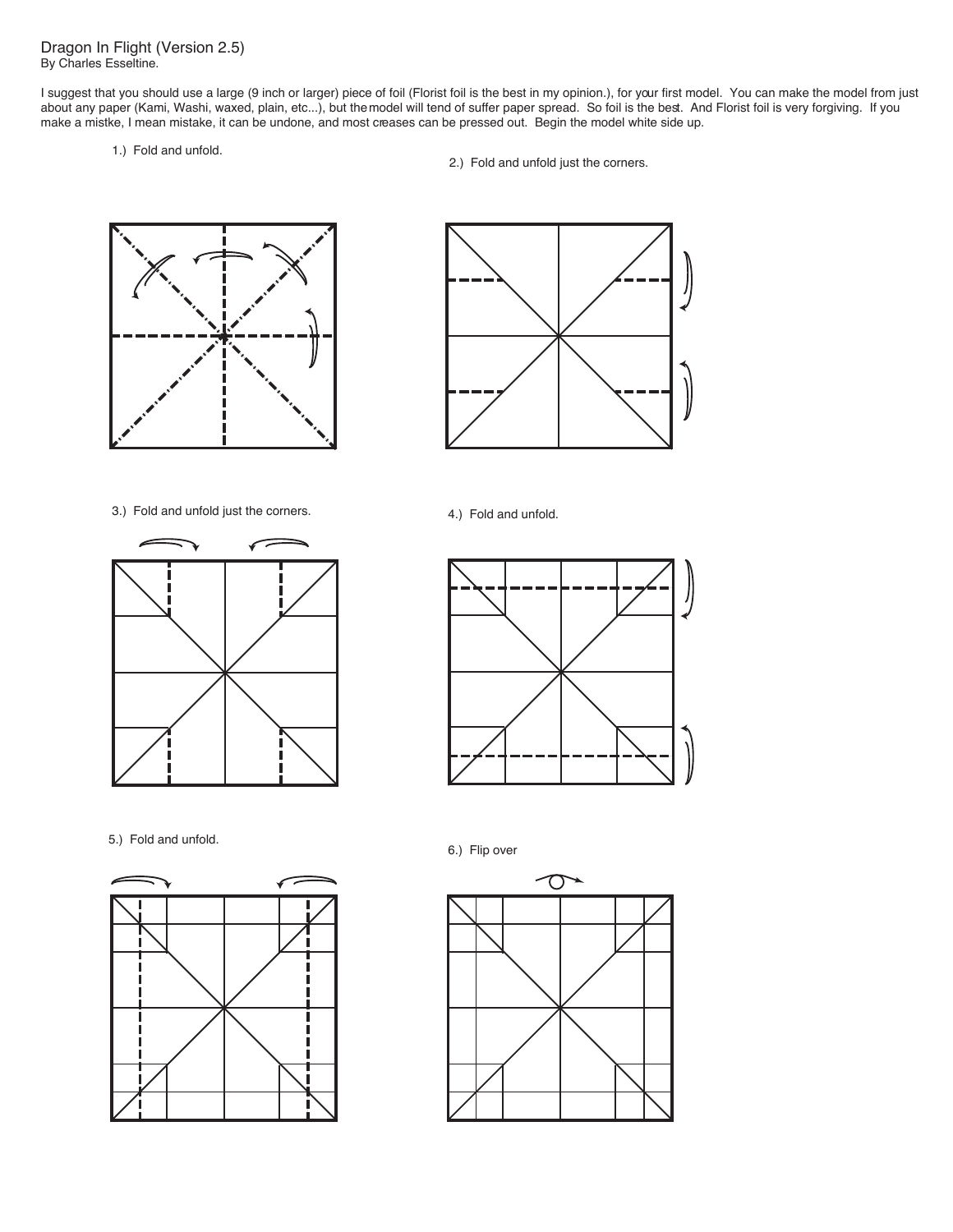7.) Fold and unfold. Then flip over.





9b.) Fold the flap to the tip.

in a col

8.) Fold the sides in. The corners will form mini-preliminary bases.



10.) Fold into the center line.

11.) Unfold one flap.



12.) Squash fold. 13.) Fold it back.



16.) Fold the flap back and forth.



9a.) Choose one corner for

the head.



17.) Unwrap the outer layers. You will have to partially unfold it to do so. Refold the bottom.





14.) Repeat steps 11 - 13 on the other side. 15. Petal fold.



18.) Squash fold.







19.) Petal fold. Now you have a small Bird Base.

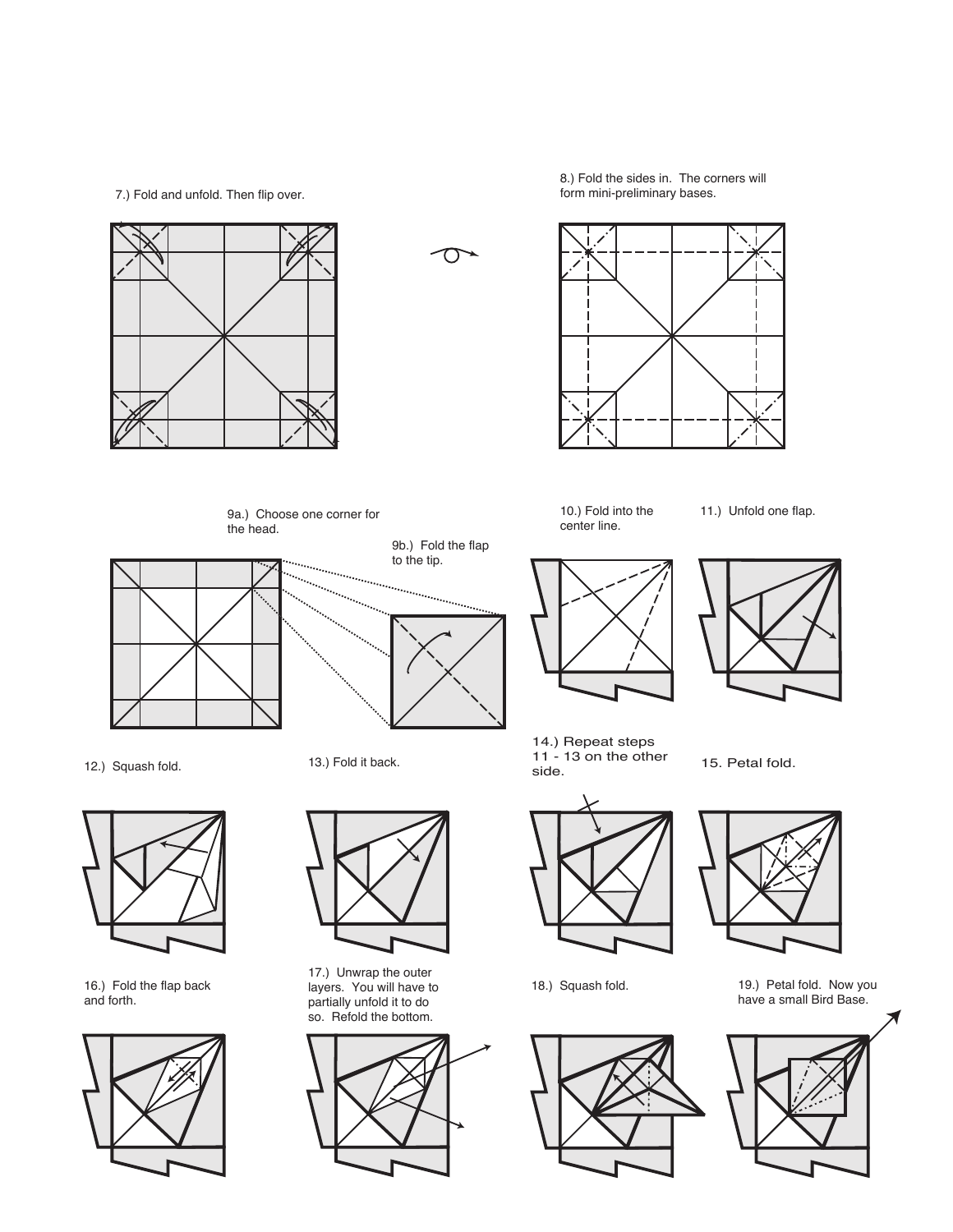

26.) Petal Fold Front and Back

22.) With the X layers in front, fold the sides to the center line. Repeat

behind.

X



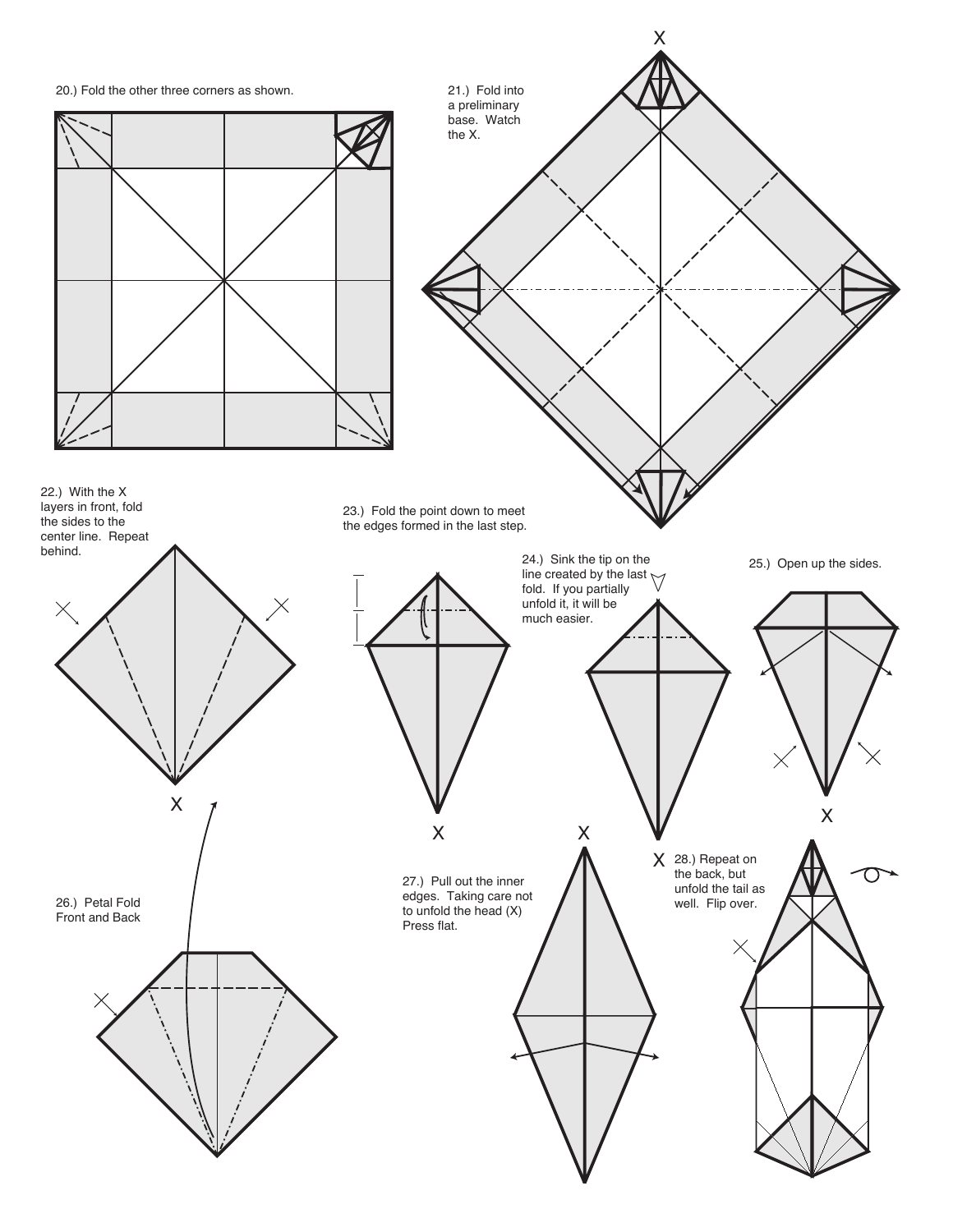29.) The tail should look like this. Flip over.

30.) Fold the layers of the head together.

31.) Fold the top layers to the center. Then unfold.









34.) Flip all of the layers of the head, to the other side. 33.) Flip this layer back. 34.) Flip all of the layers 35.) Repeat steps 31 36.) Open the



35.) Repeat steps 31 through 33 on the other side.



36.) Open the<br>layers of the head,

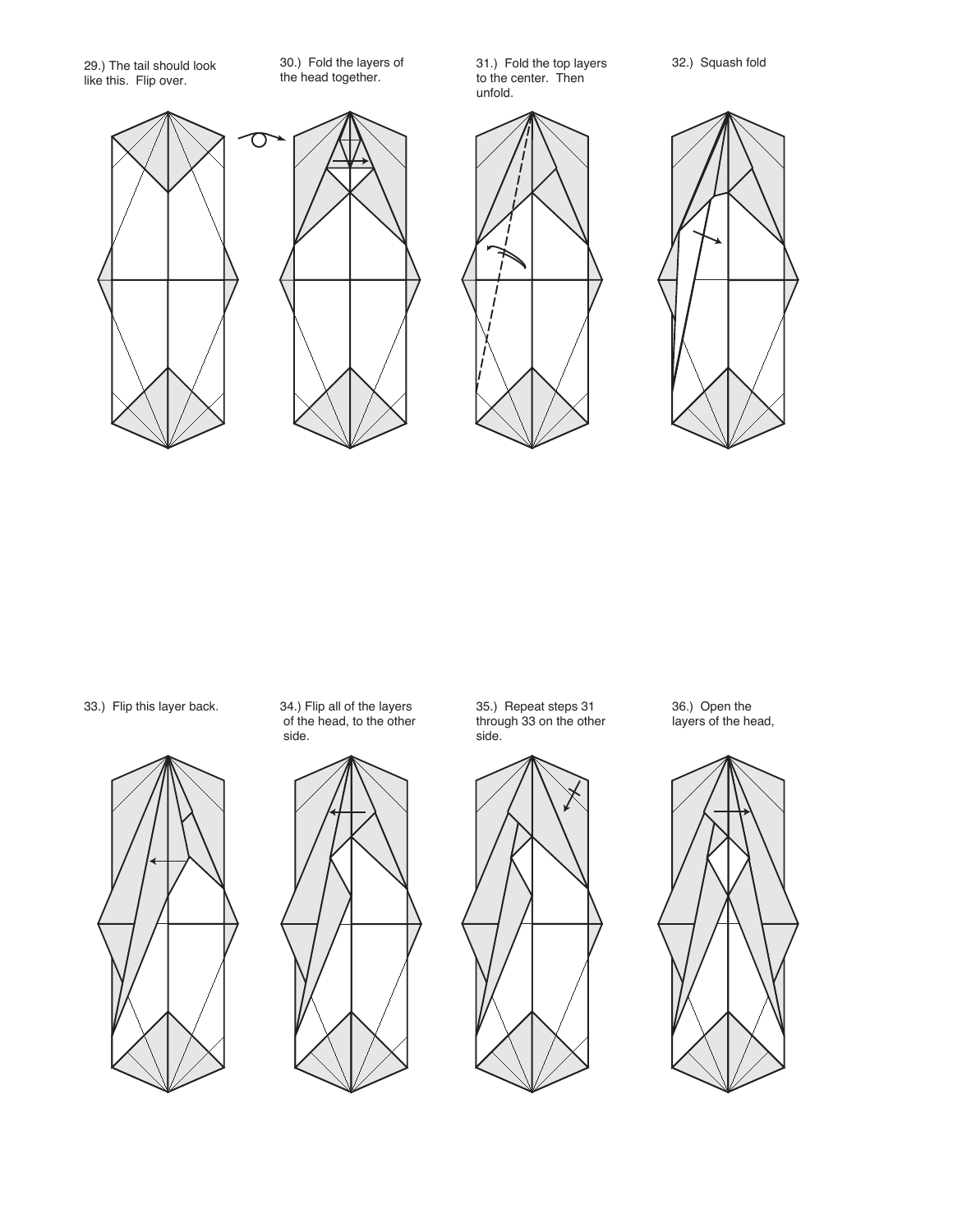37a.) Fold the edges into rabbit ears.

37b.) The completed folds. Now flip over.

38.) Using the other side as a guide for these folds. Make a rabbit ear.

39.) Squash fold.





40.) Petal fold the tail.

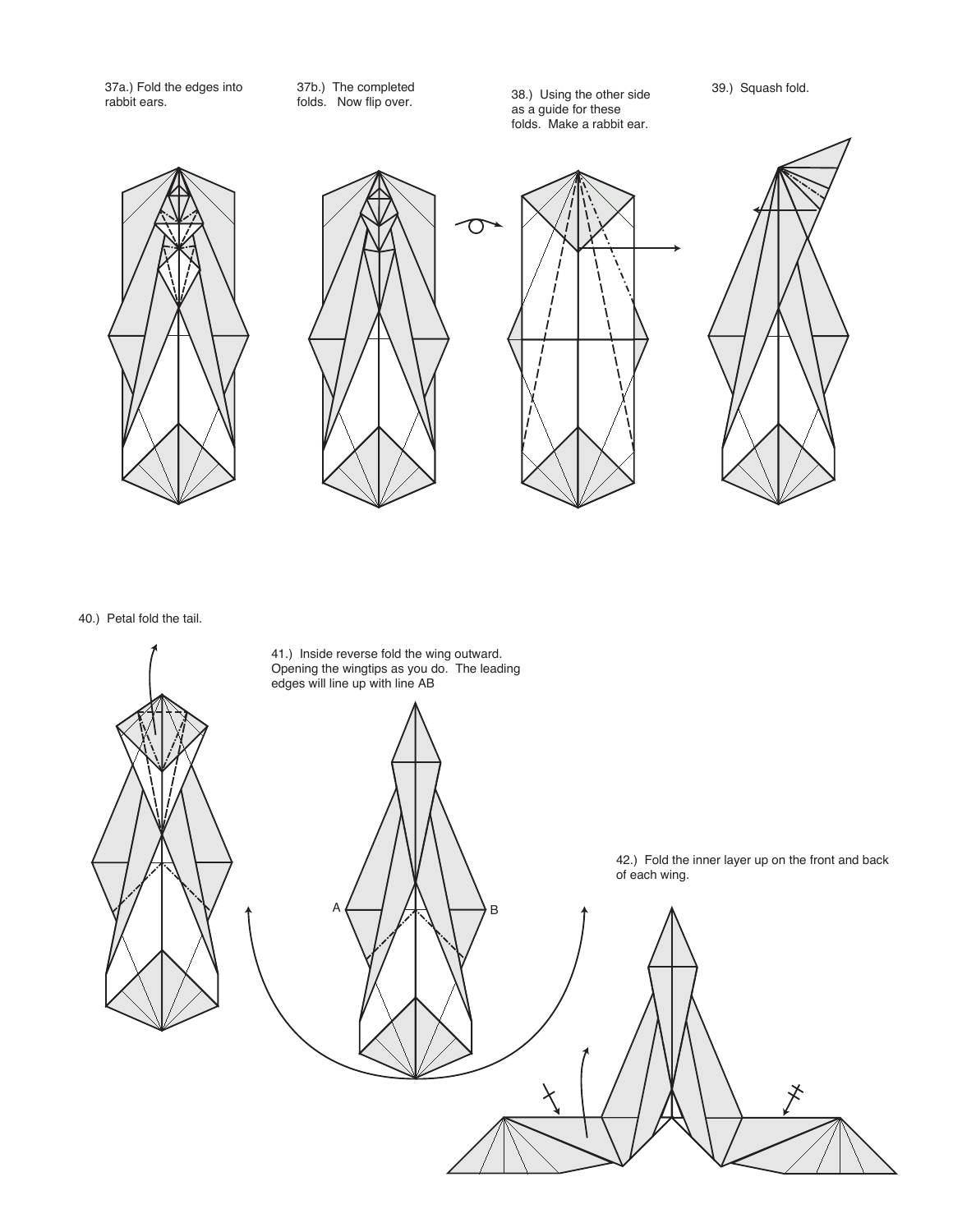43.) Fold down the front and back layers.

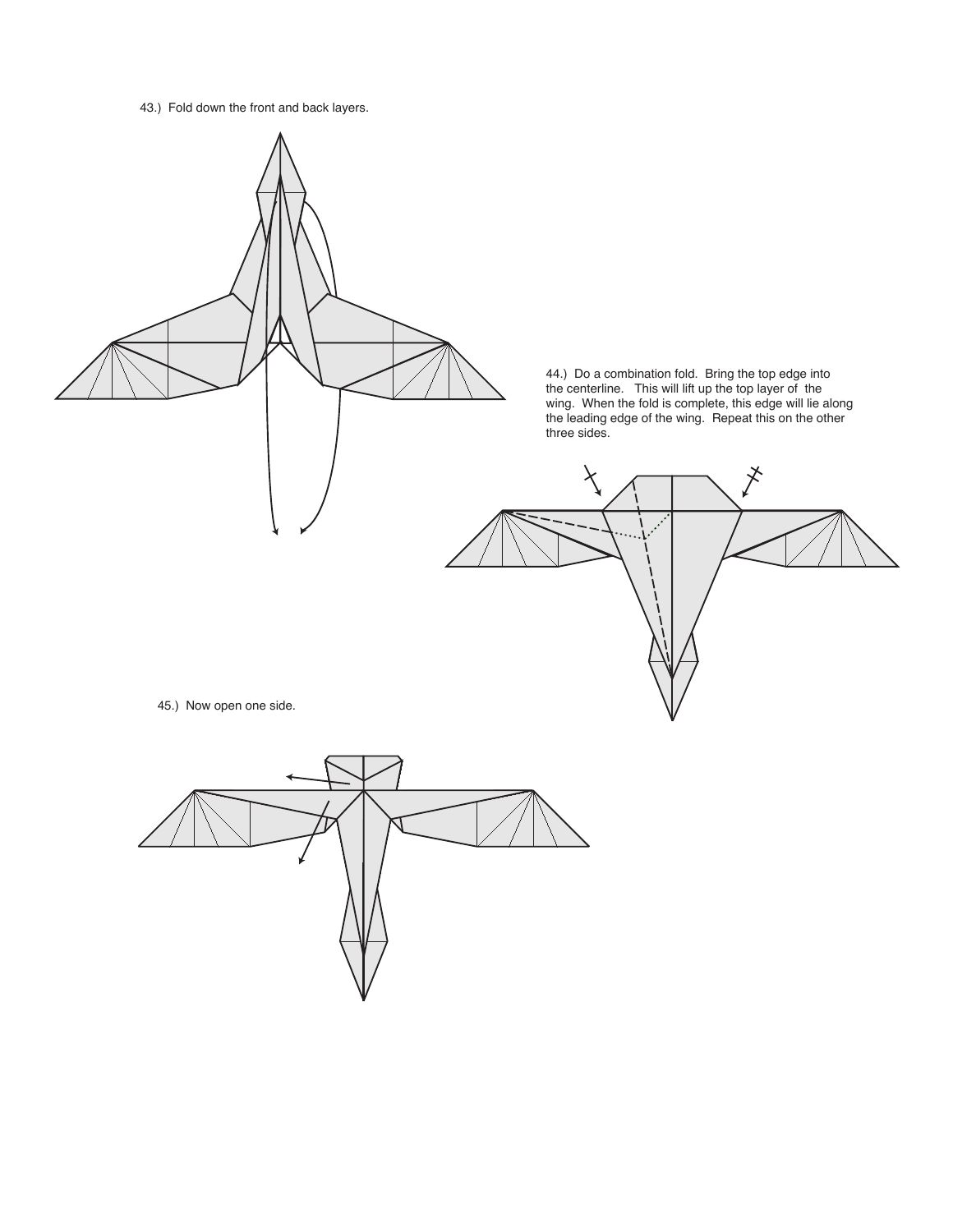46.) Now we get to the fun part! First bring the Far edge (A) to meet the unfolded edge (B). This will bring the first bisector fold (C) to the center line (D). This will bring the wing's leading edges up as well. Fold the same as with the body, bringing the valey fold (c) to meet the leading edge (d). When the folds are complete the model will not lie flat. In fact the two edges will be at right angles to the rest of the model.



47.) Now fold the standing layers down.



48.) Compound fold the remaining layers along the same lines as in step 43. The model will now lie flat.

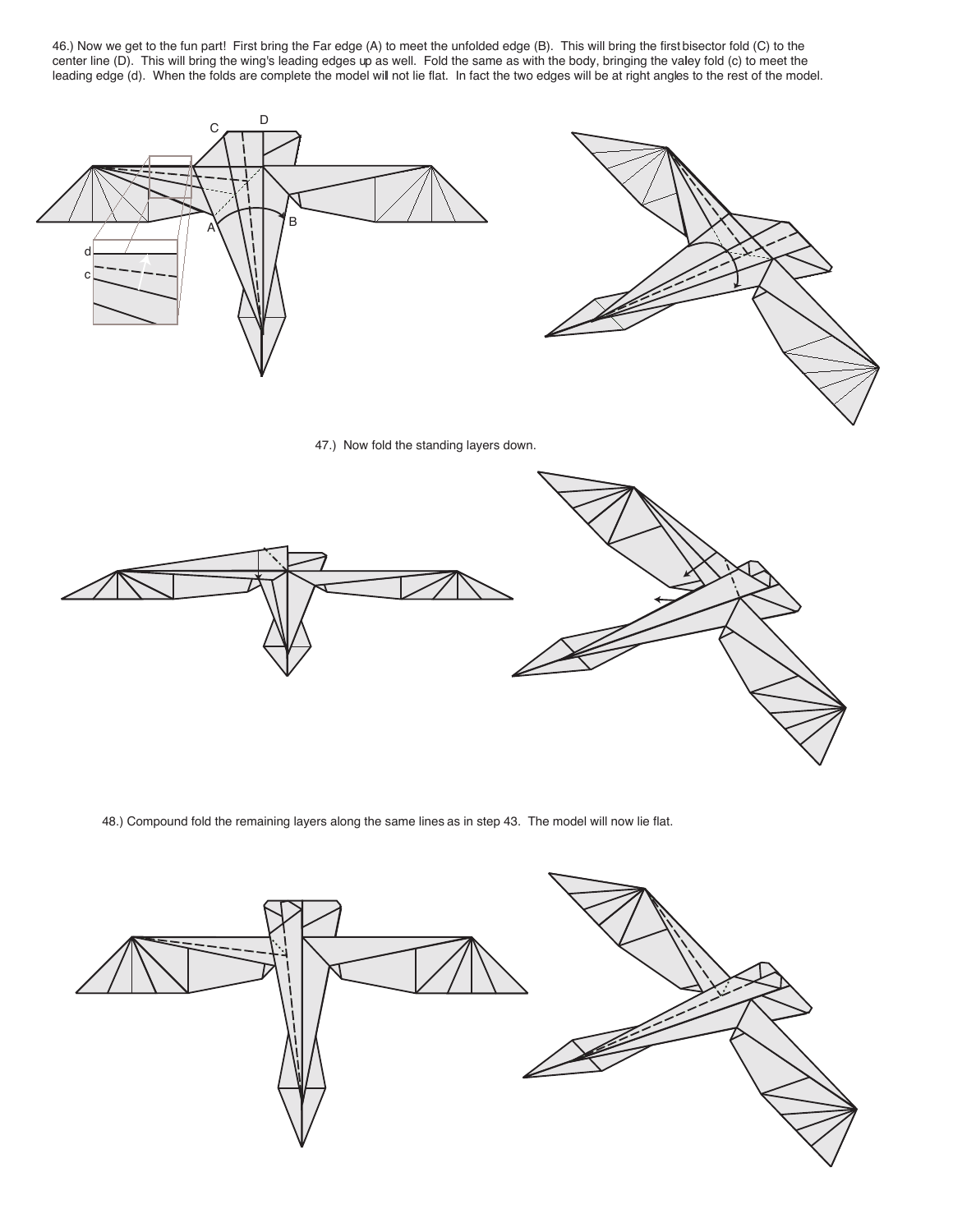

49b.) The model should look like this. This is also a good time to flatten the dragon as much as possible. Make all of the creases as sharp as you can. Here is where a hard flat surface comes in handy. You can also use a rolling pin, if one is handy.





50.) Open out the model. Pulling the head and tail sections out, so that they lie flat, with the center section above the wings standing perpendicular to the rest of the model. This easier done than said. You'll see what I mean, by looking at the next step.

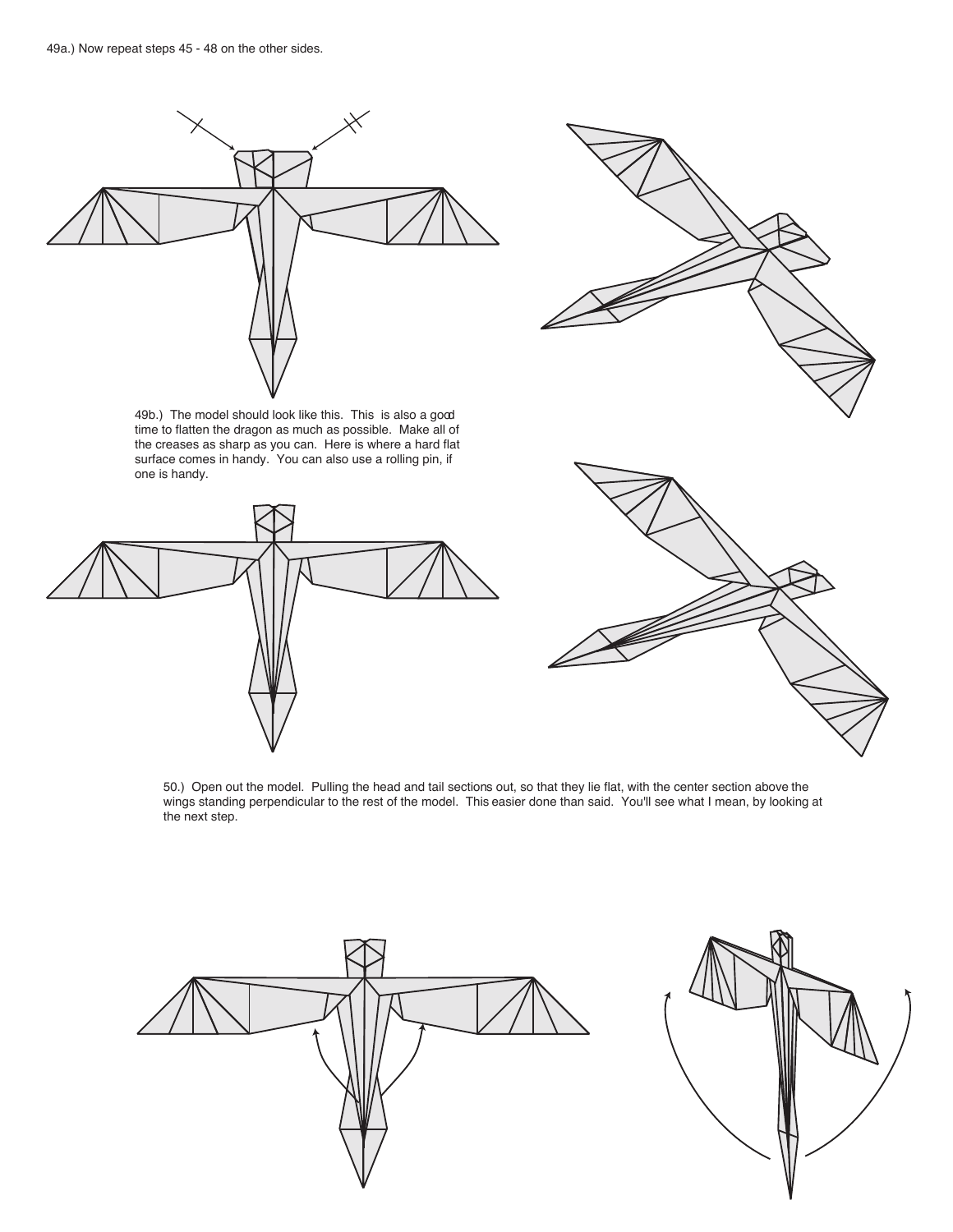



51a.) The next few steps deal with the center section. First open the middle. Spreading as you go.



51b.) As the bottom spreads out it will form a square box.



51c.) Finished. The edges don't have to be sharp, but it helps.



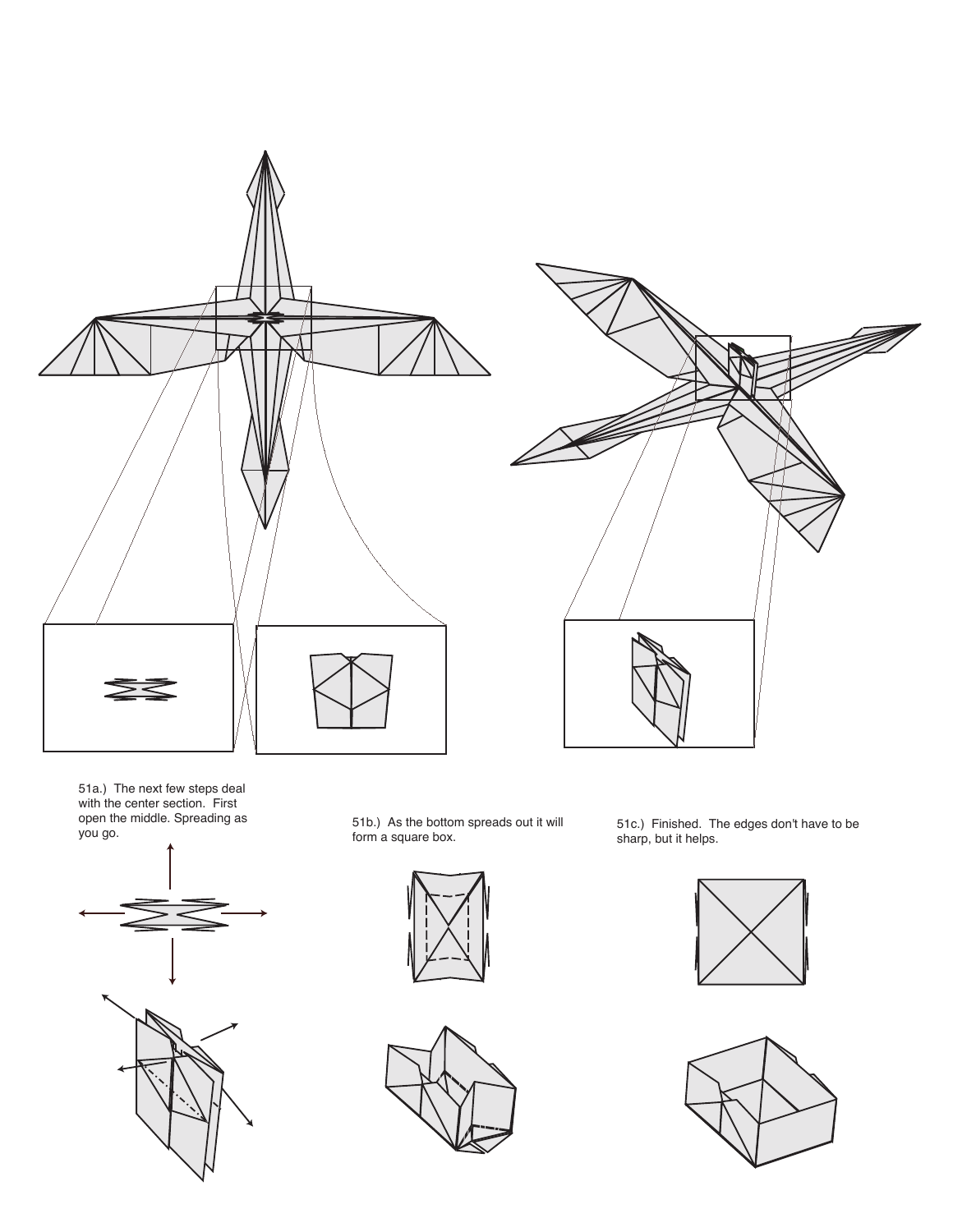52a.) Bring in the sides, while you pull the front and back outwards. Flatten the model.





52b.) It will look like this when done.

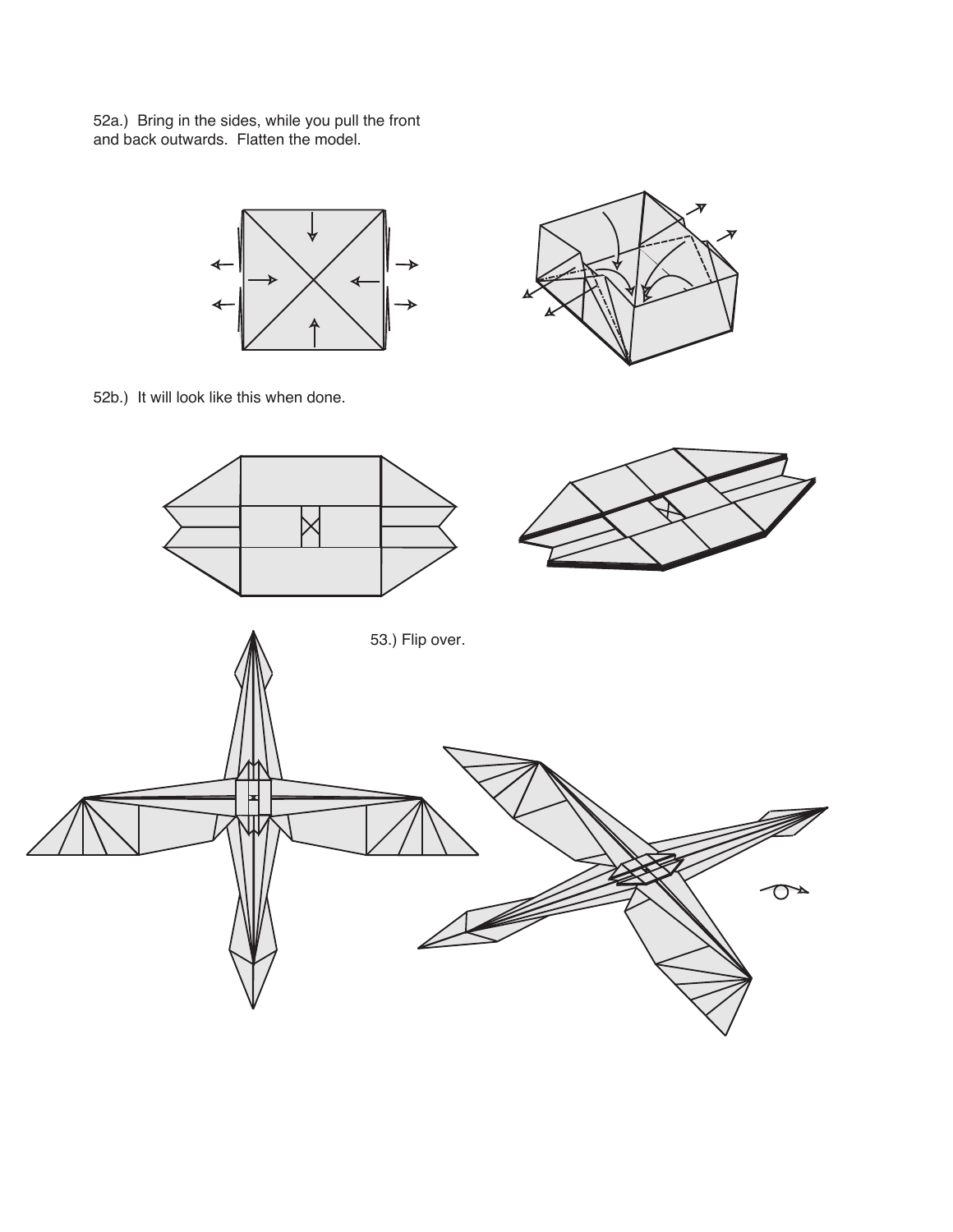54.) Fold the head and tail sections to one side. 55.) Fold the edge into the center, shaping the wing as you go.

56.) Flip both layers of the wing forward. 57.) Repeat step 55 on the back.







58.) Flip the wing, head, and tail over. 59.) Repeat 55-57. And return the wing to its' starting position

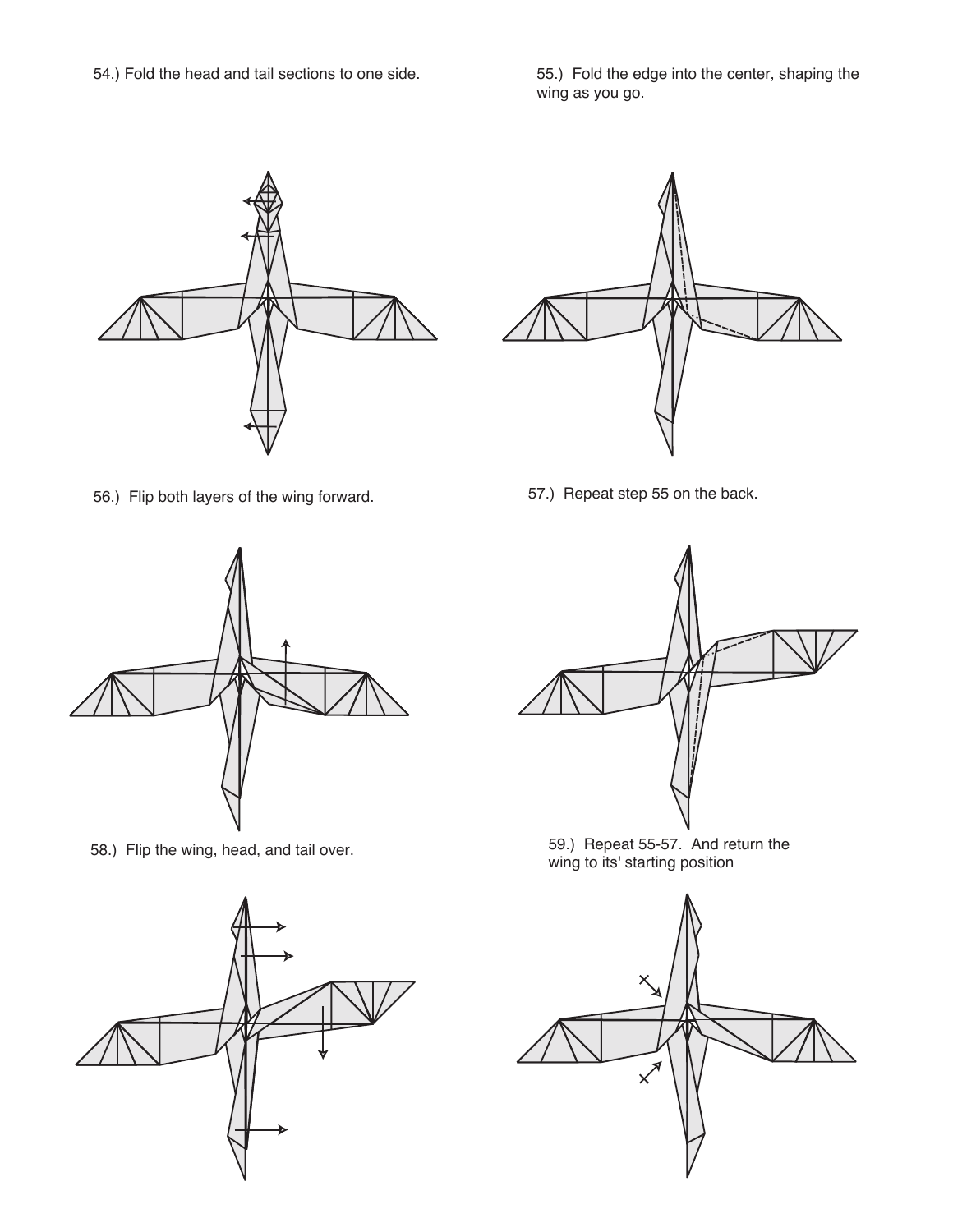60.) It's starting to look like a dragon, isn't it? Rotate 90 degrees.

 $90^{\circ}$ 

61a.) Fun Time! No we fold the model ALMOST in half. The center section is rather THICK. So we fold the head and tail in half (a), but the bottom is to be folded in a U shape (b) with the bottom almost flat.



61b.) The wings should be between 30 and 90 degrees depending on what pose you want the dragon to have. For the next steps we zoom in to the legs.



62.) Roll the leg down as far as it will go.



63.) Pinch the tip.







64b.) The legs are done. Let's move on to the wings.

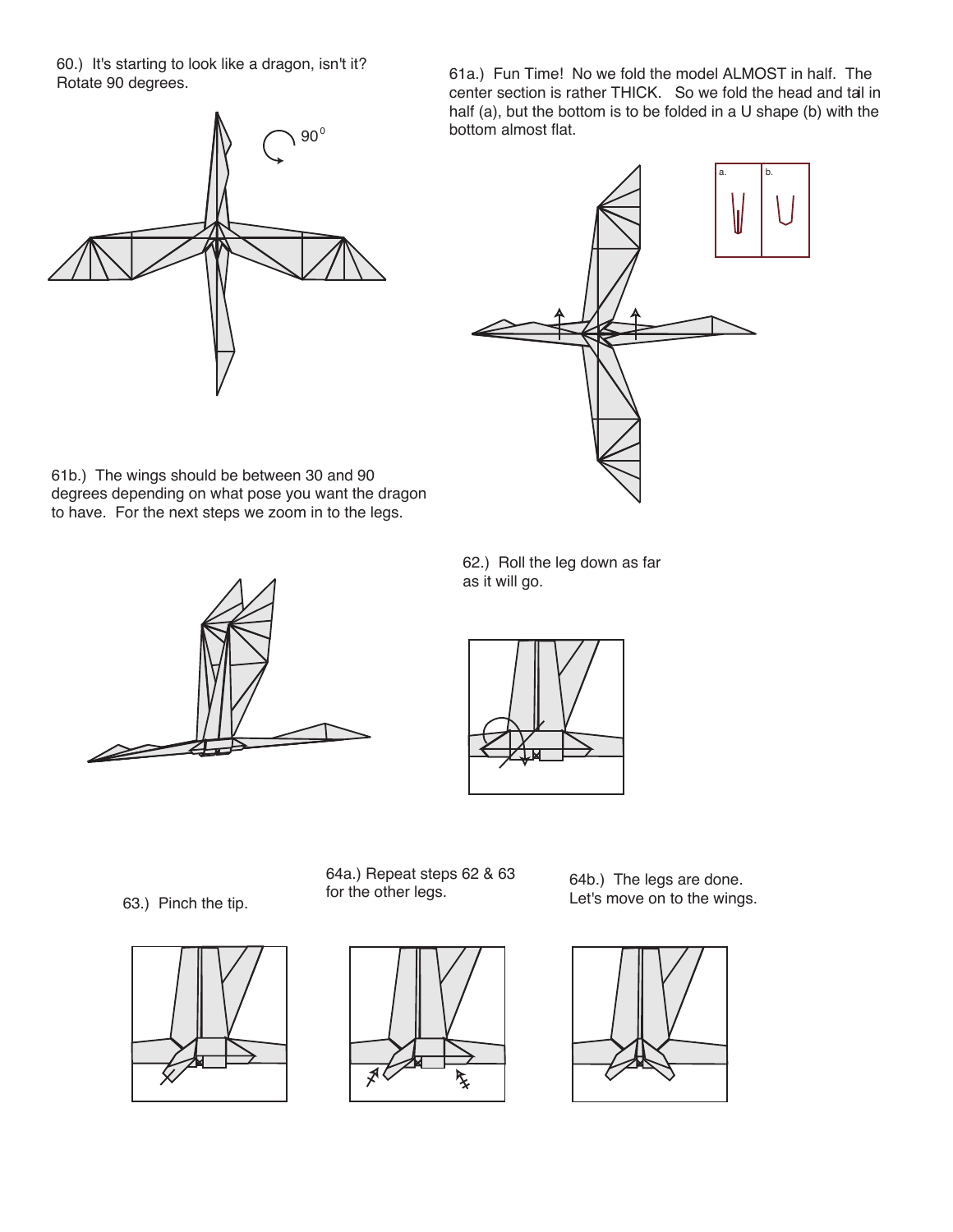65.) Fold the leading edge back. This will cause the wings to move forward. The model will not lie flat.



66a.) From the marker fold, unfold all the layers. This causes the wing to take on a curve. You can adjust this fold to reflect different wing positions.

 Then curve the wingtip along the existing lines.

 Repeat on the other wing. Shaping them to taste.



66b.) The wings are done.

67.) Wrap the sides of the tail fin over the tail.





68.) With a soft crease, curve the tail fin.

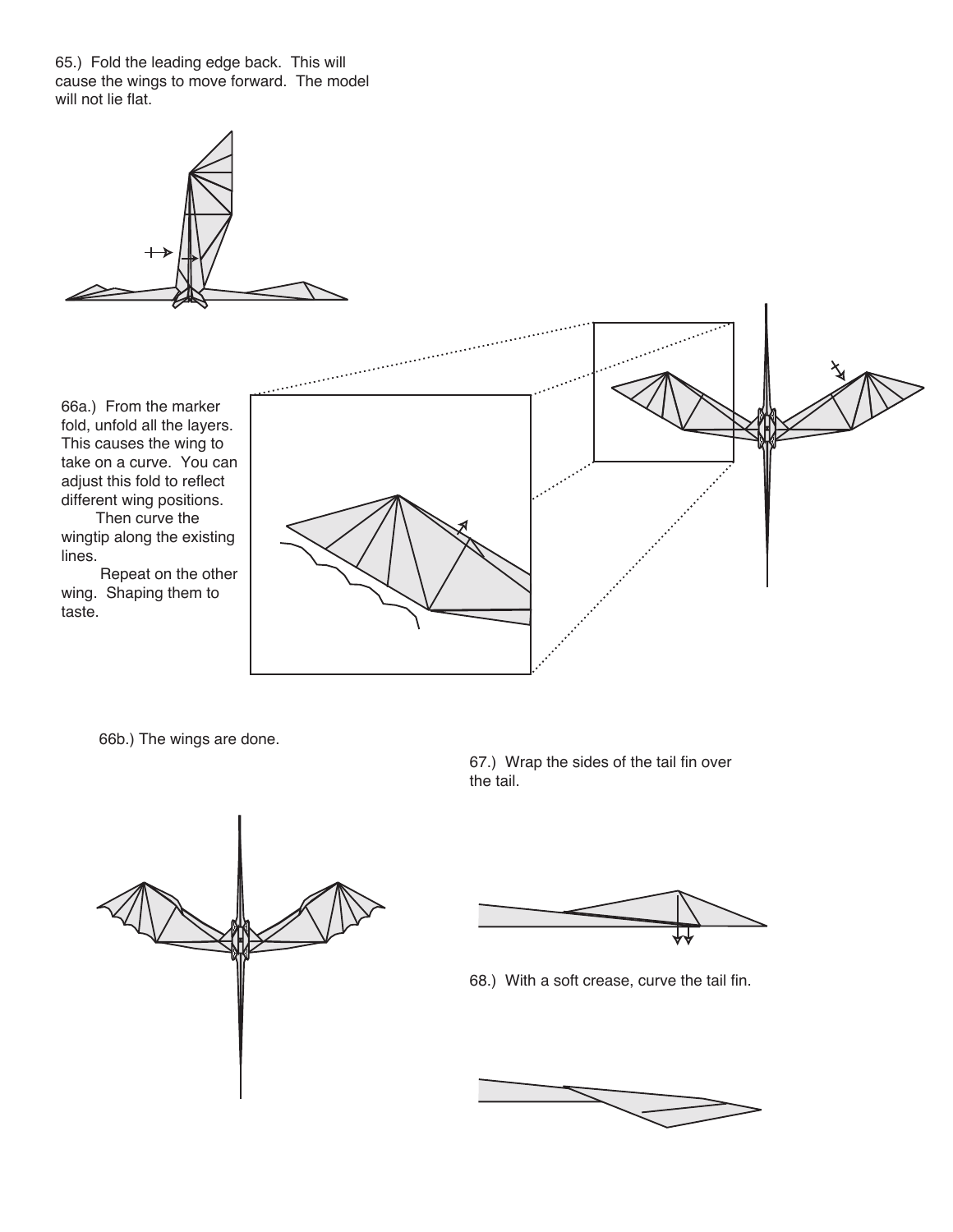69.) Outside reverse fold all layers of the head as shown.

70.) Fold the first layer to the top to make the eyes.



71.) Inside reverse fold down the mouth. You don't have to pull it all the way down. Do the mouth to taste.

72.) Inside reverse fold the teeth.

73.) With a pencil, or a similarly pointed object, open the eyes.

75.) Dragon done!



74.) Spread the ears slightly.



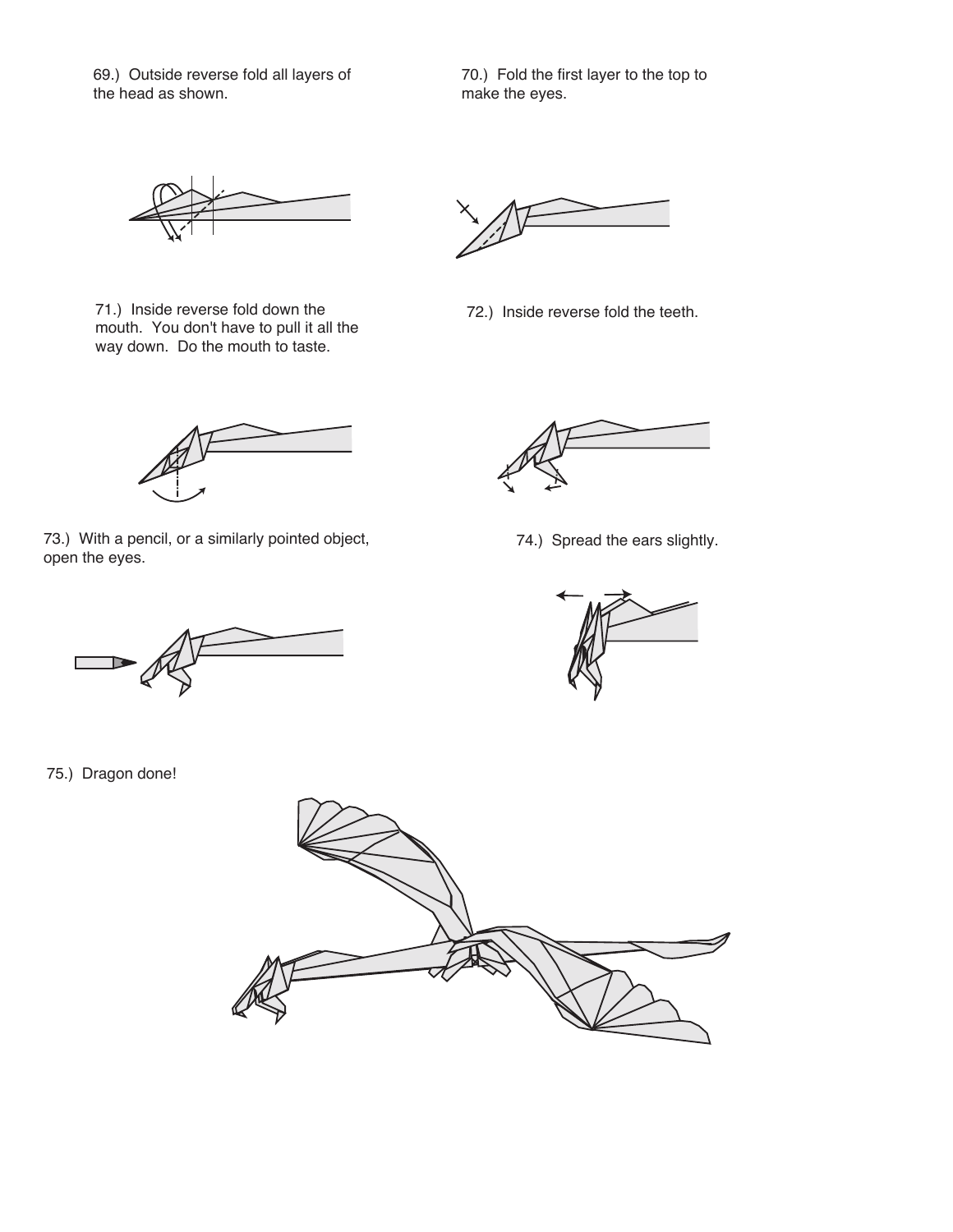For those of you that have already folded the Dragon in Flight (Ver.2.5), here is a bonus. One of the earlier dragons (2.4) had the ability to "Spit" flame. The differences between the two are minor. Just the way you fold the tip of the nose.

72'.) Inside reverse fold the bottom teeth like before. But this time outside reverse fold the tip backwards to form the nose.

73'.) With a pencil, or a similarly pointed object, open the eyes and the nose.

Pointy things in the eyes, and nose? Ouch! Don't do this at home kids! Well....... It's only a paper dragon. Just don't do to a real dragon!





75'.) The other Dragon is done! But we aren't. Remember how I said it can "Spit" fire? Now it's time to make fire with paper. And this fire is safe for even little kids to play with!



F1.) To make fire we first start with water. A waterbomb base that is. Fold it color side out.

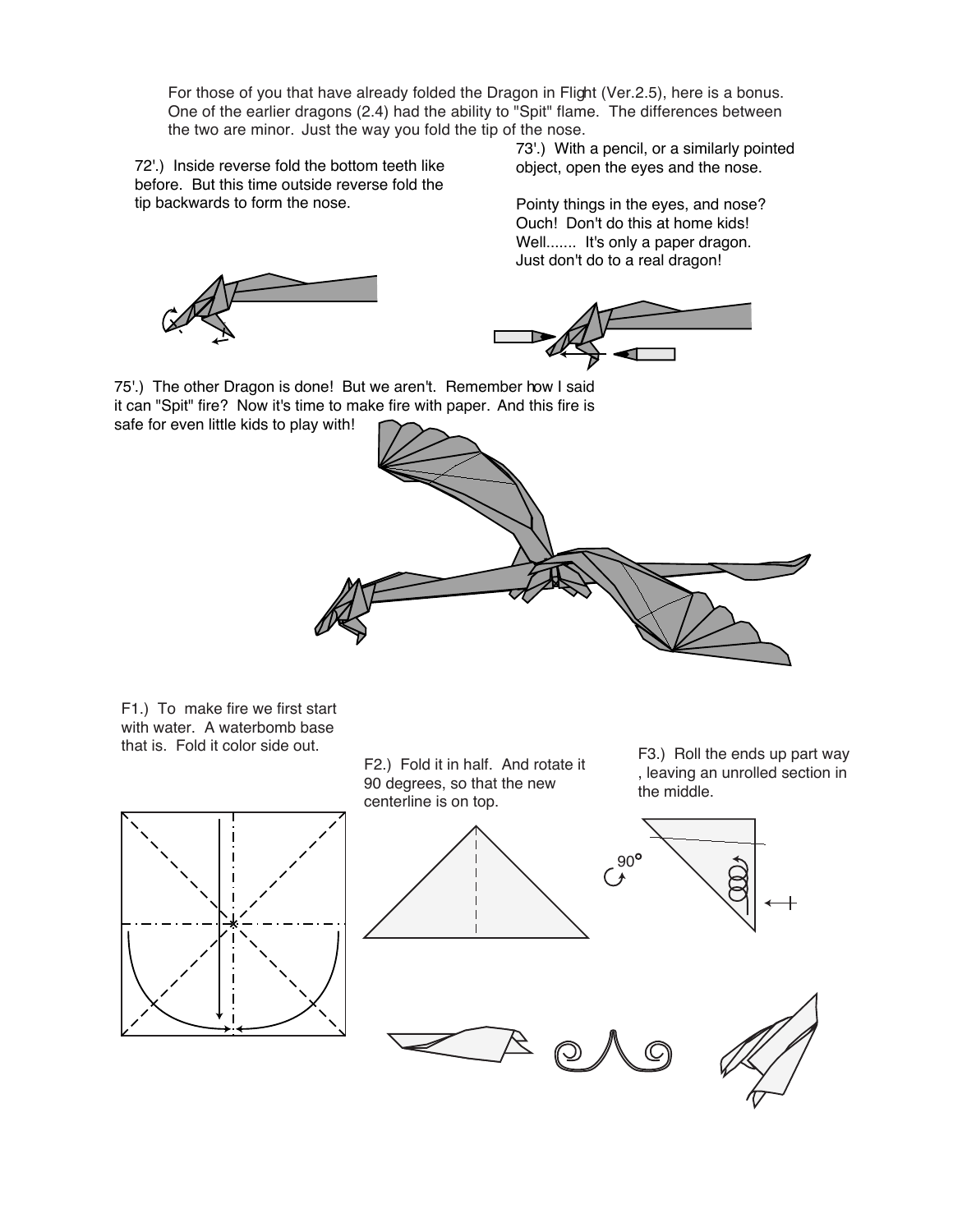